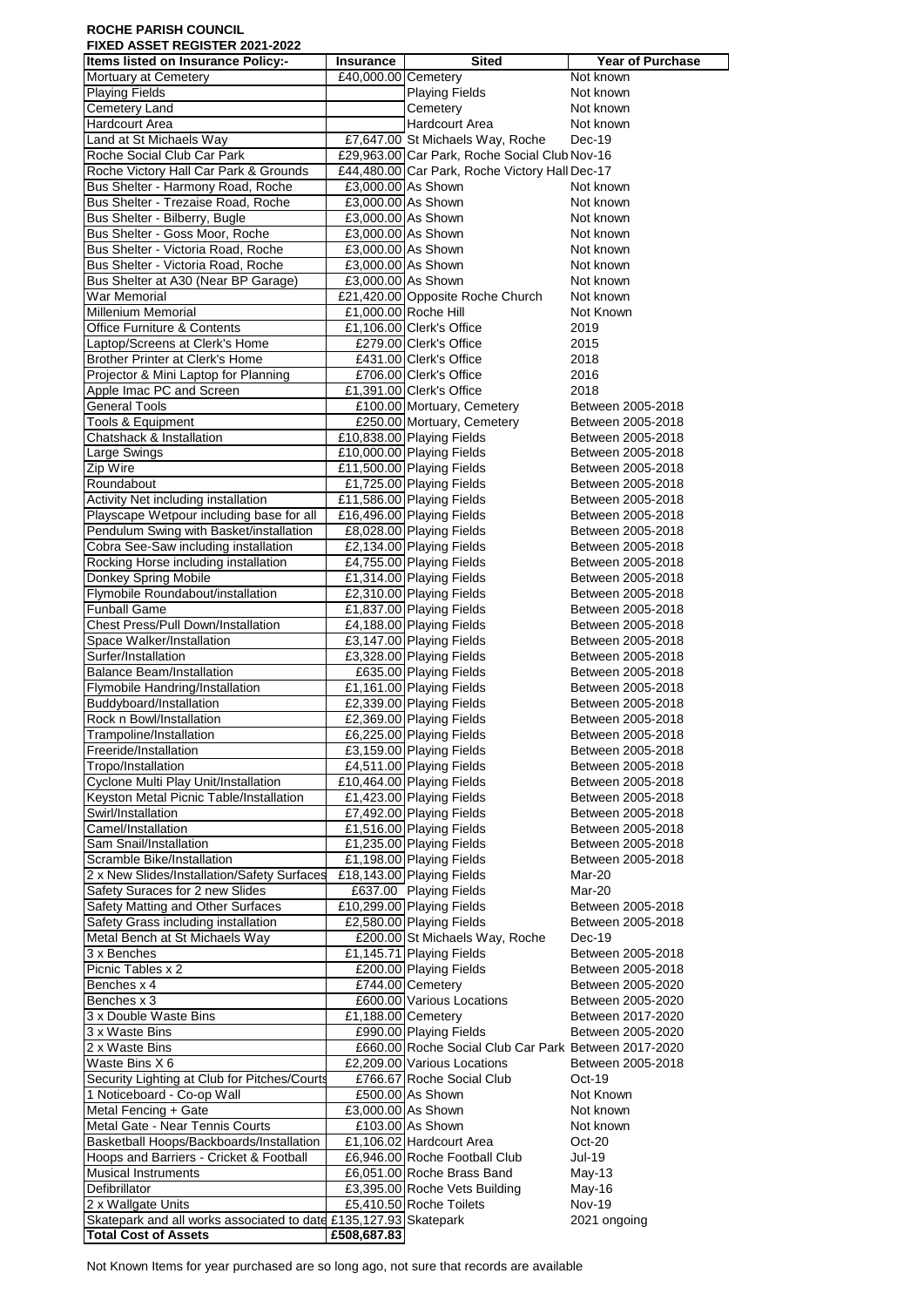| <b>Surfaces</b> |            |            |           |           |             | Street Furniture War Memorials Office Furniture Mowers Etc Play Equipment Gates & Fences Totals |            | Other                                  |
|-----------------|------------|------------|-----------|-----------|-------------|-------------------------------------------------------------------------------------------------|------------|----------------------------------------|
| £10,299.00      | £3,000.00  | £21,420.00 | £1,106.00 | £100.00   | £10,838.00  | £175.00                                                                                         | 13,516.00  | £29,963.00 Roche Social Club Car Park  |
| £2,580.00       | £3,000.00  | £1,000.00  | £279.00   | £250.00   | £10,000.00  | £3,000.00                                                                                       | 39,196.88  | £44,480.00 Roche Victory Hall Car Park |
| £637.00         | £3,000.00  |            | £431.00   | £495.00   | £11,500.00  | £103.00                                                                                         | 22,420.00  | £6,051.00 Musical Instruments          |
|                 | £3,000.00  |            | £706.00   | £1,358.00 | £1,725.00   | £6,946.00                                                                                       | 3,913.00   | £7,647.00 Land at St Michaels Way      |
| £13,516.00      | £3,000.00  |            | £1,391.00 |           | £11,586.00  |                                                                                                 | 2,203.00   |                                        |
|                 | £3,000.00  |            |           |           | £16,496.00  |                                                                                                 | 156,162.02 |                                        |
|                 | £3,000.00  |            |           |           | £8,028.00   |                                                                                                 | 10,224.00  |                                        |
|                 | £200.00    |            |           |           | £2,134.00   |                                                                                                 | 40,000.00  | Mortuary                               |
|                 | £1,145.71  |            |           |           | £4,755.00   |                                                                                                 |            |                                        |
|                 | £200.00    | £22,420.00 | £3,913.00 | £2,203.00 | £1,314.00   | £10,224.00                                                                                      |            |                                        |
|                 | £744.00    |            |           |           | £2,310.00   |                                                                                                 | 287,634.90 | £88,141.00                             |
|                 | £788.00    |            |           |           | £1,837.00   |                                                                                                 |            |                                        |
|                 | £1,188.00  |            |           |           | £4,188.00   |                                                                                                 |            |                                        |
|                 | £990.00    |            |           |           | £3,147.00   |                                                                                                 |            |                                        |
|                 | £660.00    |            |           |           | £3,328.00   |                                                                                                 |            |                                        |
|                 | £2,209.00  |            |           |           | £635.00     |                                                                                                 |            |                                        |
|                 | £766.67    |            |           |           | £1,161.00   |                                                                                                 |            |                                        |
|                 | £500.00    |            |           |           | £2,339.00   |                                                                                                 |            |                                        |
|                 | £3,395.00  |            |           |           | £2,369.00   |                                                                                                 |            |                                        |
|                 | £5,410.50  |            |           |           | £6,225.00   |                                                                                                 |            |                                        |
|                 |            |            |           |           | £3,159.00   |                                                                                                 |            |                                        |
|                 |            |            |           |           | £4,511.00   |                                                                                                 |            |                                        |
|                 | £39,196.88 |            |           |           | £10,464.00  |                                                                                                 |            |                                        |
|                 |            |            |           |           | £1,423.00   |                                                                                                 |            |                                        |
|                 |            |            |           |           | £7,492.00   |                                                                                                 |            |                                        |
|                 |            |            |           |           | £1,516.00   |                                                                                                 |            |                                        |
|                 |            |            |           |           | £1,235.00   |                                                                                                 |            |                                        |
|                 |            |            |           |           | £1,198.00   |                                                                                                 |            |                                        |
|                 |            |            |           |           | £18,143.00  |                                                                                                 |            |                                        |
|                 |            |            |           |           | £1,106.02   |                                                                                                 |            |                                        |
|                 |            |            |           |           | £156,162.02 |                                                                                                 |            |                                        |
|                 |            |            |           |           |             |                                                                                                 |            |                                        |